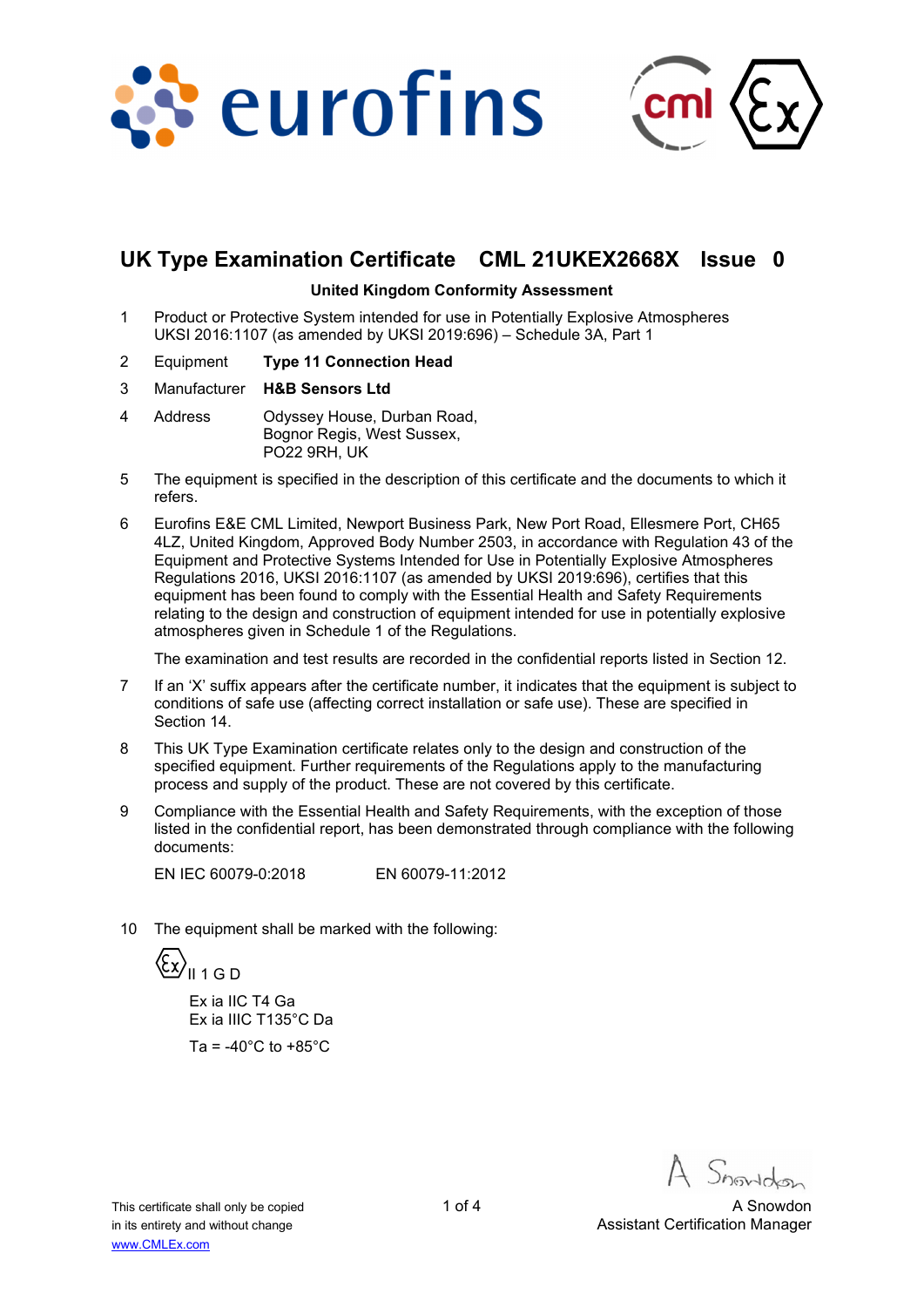



### **11 Description**

The Type 11 Connection Head is a general purpose intrinsically safe protected enclosure intended for use with temperature or level sensors including RTDs, Thermocouples, Thermistors, Temperature Fuses/Switches and Level Float Switches.

The Type 11 is a cylindrical enclosure manufactured from aluminium and includes a threaded cover, the cover has an EPDM gasket and includes a safety chain between the enclosure base and cover. The enclosure incorporates one M20 x 1.5 side entry and one 1/2" BSPP bottom entry. The sensor probe entry occupies the ½ BSP. User cable entries can only occupy the M20 position. The body and cover have an M4 fixing point for a chain and/or earthing point.

The sensor elements are encapsulated within a fabricated protective sheath filled with magnesium or aluminium oxide powder and sealed with resin epoxy, alternatively they are constructed from mineral insulated cable. All sensors are directly connected to the enclosure using a threaded fitting or via a flexible cable and cable gland arrangement.

The Type 11 enclosure can be fitted with either a terminal block or temperature transmitter. When the enclosure is being used within intrinsically safe environments it can be fitted with separately certified intrinsically safe devices or terminals and marked for 'Ex ia' applications. These applications are to be supplied by a separately certified barrier.

| <b>Maximum Entity Parameters.</b> |                            |                                                                            |                                 |  |  |
|-----------------------------------|----------------------------|----------------------------------------------------------------------------|---------------------------------|--|--|
| Single thermocouple circuit       |                            | 2 or more thermocouple circuit (per circuit), combined<br>total of 3W Max. |                                 |  |  |
| $Ui =$                            | 30Vdc                      | Ui =                                                                       | 30 Vdc                          |  |  |
| $\mathbf{I}$ i =                  | 100 <sub>m</sub> A         | $\mathbf{I}$ i =                                                           | $100 \text{ mA}$                |  |  |
| $Pi =$                            | 900mW                      | $Pi =$                                                                     | 900mW                           |  |  |
| $Ci =$                            | 2 nF/m x length of sensor  | $Ci =$                                                                     | 2 nF/m x length of sensor       |  |  |
| $Li =$                            | 20 µH/m x length of sensor | $Li =$                                                                     | 20 $\mu$ H/m x length of sensor |  |  |
| $U_0 =$                           | 1.2V                       | $U_0 =$                                                                    | 1.2V                            |  |  |
| $I_0 =$                           | 50 mA                      | $IO =$                                                                     | 50 mA                           |  |  |
| $Po =$                            | 25 mW                      | $Po =$                                                                     | 25 mW                           |  |  |

#### **Electrical ratings:**

The capacitance and inductance or inductance/resistance ratio (L/R) of the hazardous area cables shall not exceed the values calculated from the C, L and L/R values permitted by the barrier, minus any Ci and Li of the sensor wiring.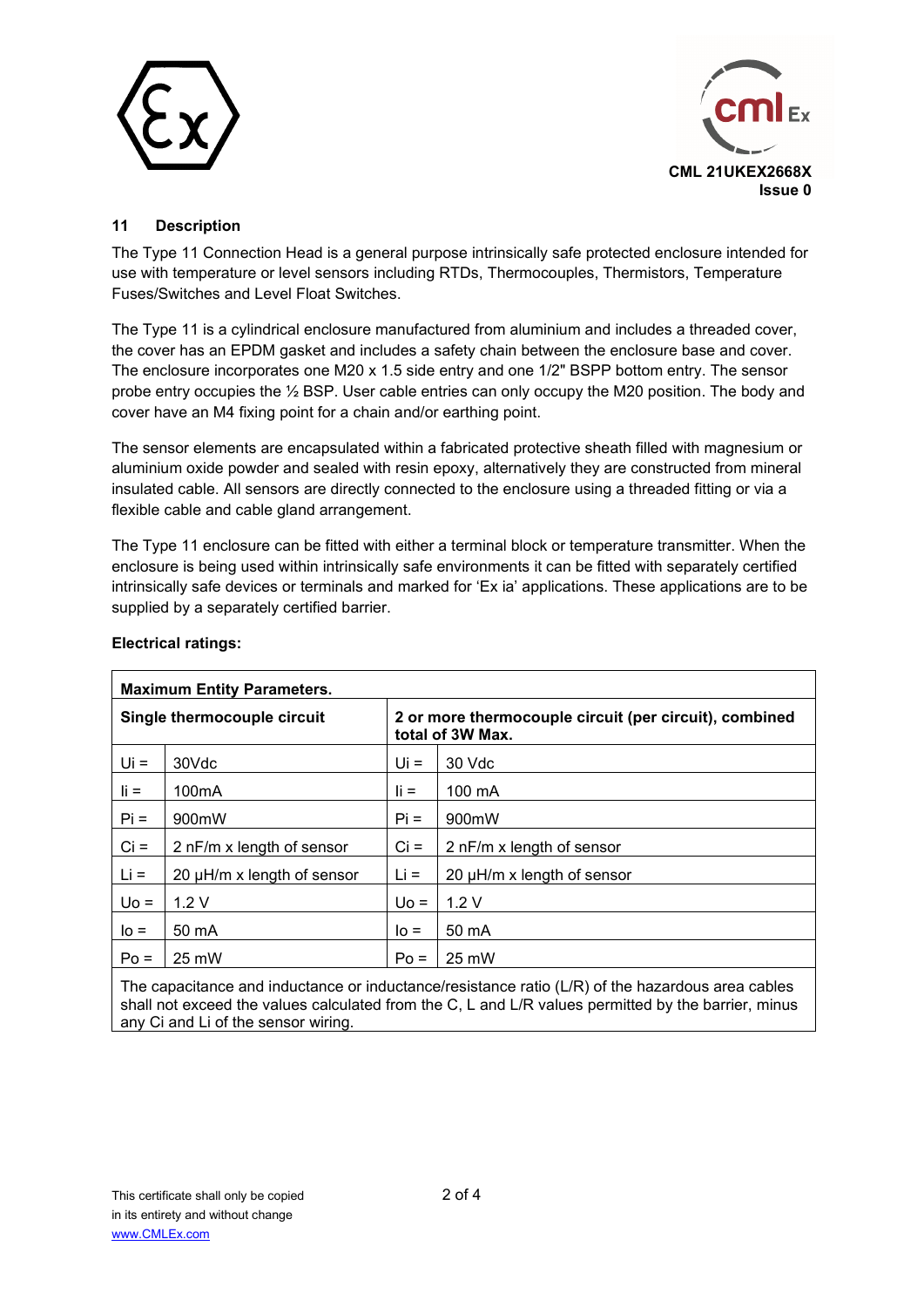



| <b>Maximum Entity Parameters</b>                            |                                 |                                                                     |                                          |  |  |
|-------------------------------------------------------------|---------------------------------|---------------------------------------------------------------------|------------------------------------------|--|--|
| Terminals/RTD's (per circuit), combined<br>total of 3W Max. |                                 | Transmitter / Indicator (Max inputs as per<br>certificate), 3W Max. |                                          |  |  |
| $Ui =$                                                      | 30V                             | $Ui =$                                                              | As per transmitter/indicator certificate |  |  |
| $\mathbf{I}$ i =                                            | 100 <sub>m</sub> A              | $\mathbf{I}$ i =                                                    | As per transmitter/indicator certificate |  |  |
| $Pi =$                                                      | 900mW                           | $Pi =$                                                              | As per transmitter/indicator certificate |  |  |
| $Ci =$                                                      | 2 nF/m x length of sensor       | $Ci =$                                                              | As per transmitter/indicator certificate |  |  |
| $Li =$                                                      | 20 $\mu$ H/m x length of sensor | $Li =$                                                              | As per transmitter/indicator certificate |  |  |
|                                                             |                                 |                                                                     |                                          |  |  |

The capacitance and inductance or inductance/resistance ratio (L/R) of the hazardous area cables shall not exceed the values calculated from the C, L and L/R values permitted by the barrier, minus any Ci and Li of the transmitter and/or sensor wiring.

#### **12 Certificate history and evaluation reports**

| Issue | <b>Associated report</b><br><b>Date</b> |            | <b>Notes</b>               |
|-------|-----------------------------------------|------------|----------------------------|
|       | 22 Sep 2021                             | R14072A/00 | Issue of prime certificate |

Note: Drawings that describe the equipment or component are listed in the Annex.

#### **13 Conditions of Manufacture**

The following conditions are required of the manufacturing process for compliance with the certification.

i. Where the product incorporates certified parts or safety critical components, the manufacturer shall ensure that any changes to those parts or components do not affect the compliance of the certified product that is the subject of this certificate.

A copy of the separately certified transmitter/indicator certificate and instructions shall be provided with/made available for the equipment (if fitted).

ii. Each sensor circuit shall undergo an electric strength test at 500Vac test to earth for 1 minute in accordance with EN 60079-11, clause 6.3.13.

If the equipment is fitted with a transmitter which does not meet this requirement, the manufacturer shall ensure that the requirements for safe installation are included within the instructions supplied with/available with the equipment.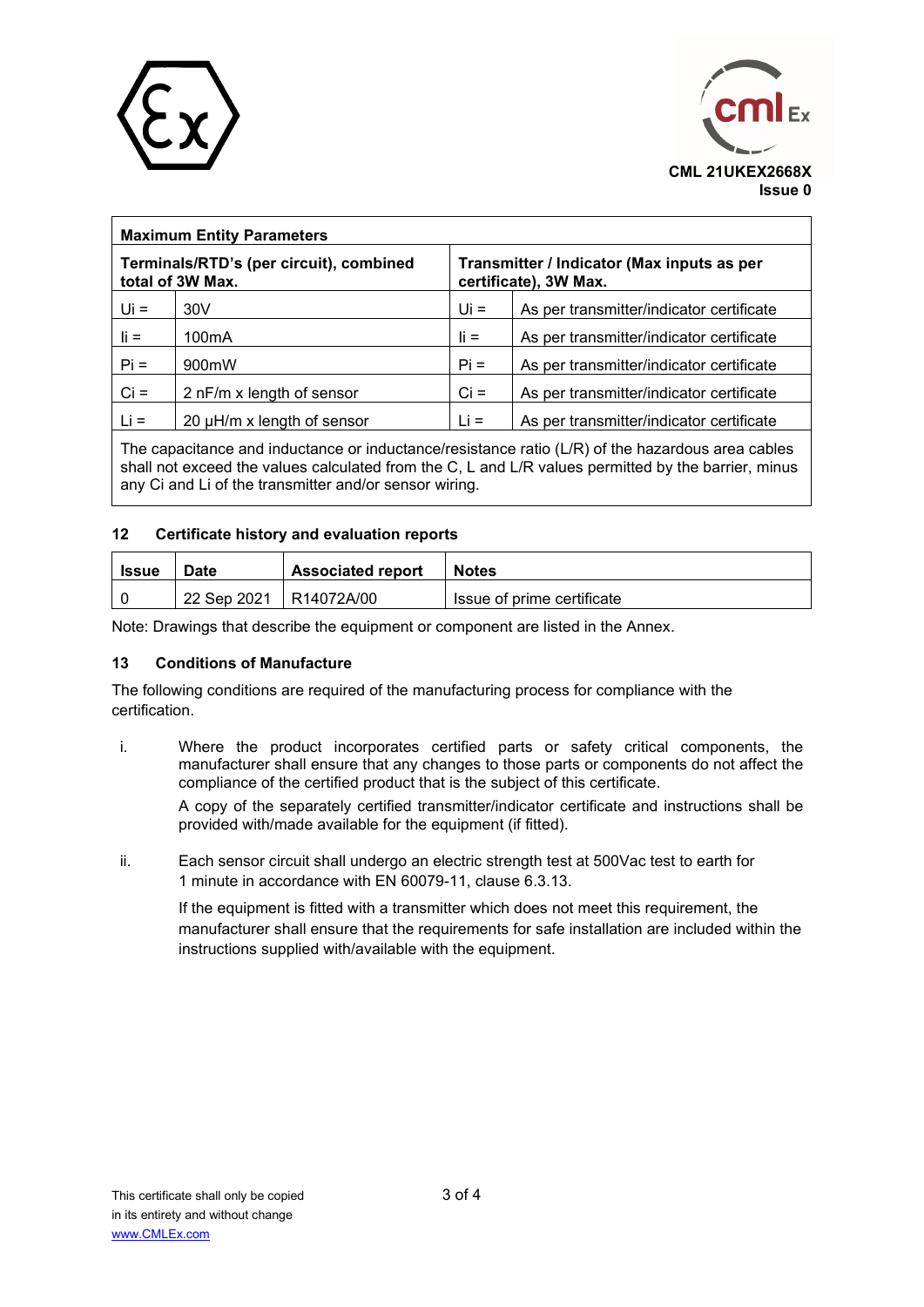



### **14 Specific Conditions of Use (Special Conditions)**

The following conditions relate to safe installation and/or use of the equipment.

- i. Where the product incorporates more than one intrinsically safe circuit, the manufacturer / installer (as applicable) shall ensure that the appropriate creepage and clearances are maintained between the circuits via solid insulation (probe wiring and powder filling, as well as terminal insulation) and via distances from terminals to other conductive parts (enclosure), etc, in accordance with Table 5, EN/IEC 60079-11.
- ii. Although the probe sensor may be installed in a location outside the marked ambient temperature range, the installer/user shall ensure the enclosure is located in an area within the marked ambient temperature range.
- iii. Cable entries and branching temperatures may reach 15°C above the ambient temperature, cable and entry devices shall be suitable for these temperatures. Cable glands shall be suitable for the application and have a minimum IP rating of IP54.
- iv. For dust applications, under certain extreme circumstances, the non-metallic paint incorporated on the enclosure of this equipment may generate an ignition-capable level of electrostatic charge. Therefore, the equipment shall not be installed in a location where the external conditions are conducive to the build-up of electrostatic charge on such surfaces. This is particularly important if the equipment is installed in a Zone 20 location. In addition, the equipment shall only be cleaned with a damp cloth.
- v. The H&B Sensors Ltd product certificates / instructions for all constituent parts of the product shall be obtained and any requirements/conditions shall be adhered to. These documents are available for download at the manufacturer's website (www.hbsensors.com) or can be obtained by contacting the manufacturer.
- vi. When equipment is installed in Zone 0, the equipment shall be installed such that the risk of impact or abrasion of the aluminium enclosure is avoided. The user shall check for damage to the exterior paint finish and replace should signs of damage be observed.
- vii. The capacitance and inductance or inductance/resistance ratio (L/R) of the hazardous area cables shall not exceed the values calculated from the C, L and L/R values permitted by the barrier, minus any Ci and Li of the transmitter and/or sensor wiring. Longer probe arrangements may incorporate a combination of the sensors and cable, when this is the case, the sensor Ci and Li shall be calculated as follows:
	- $Ci = 2nF/m x$  length of sensor  $+ 200pF/m x$  length of wire
	- $\bullet$  Li = 20 uH/m x length of sensor + 1uH/m x length of wire